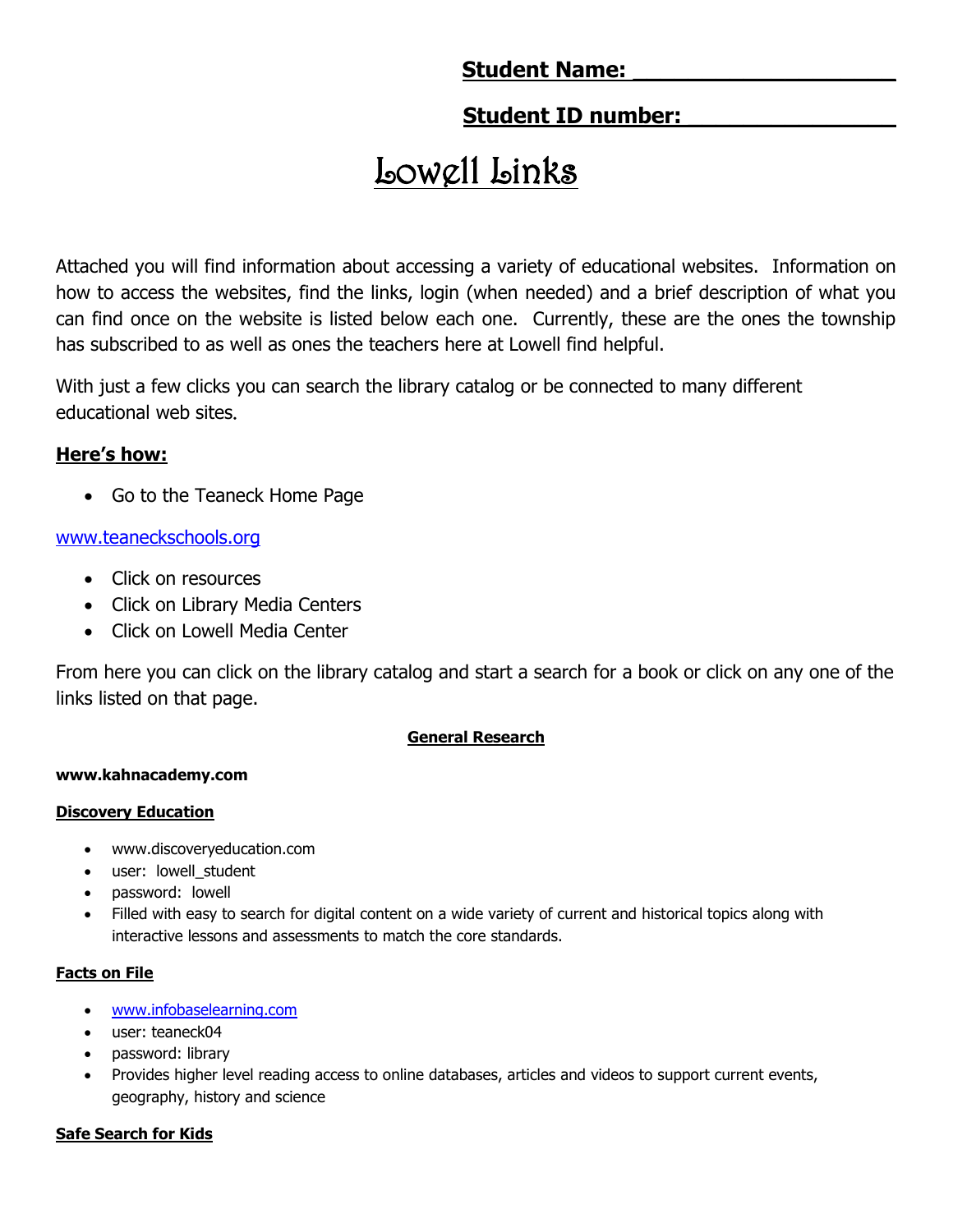- [www.safesearchkids.com](http://www.safesearchkids.com/) (no login needed)
- a safe, filtered search engine for students

#### **ProQuest K-12**

- [www.proquest.com](http://www.proquest.com/)
- user: teaneck
- password: library
- Includes library of text and multimedia sources

SIRS Discoverer: general reference research across all subject areas

SIRS Knowledge: information on current event topics and issues in the world today

History Study Center: historical reference

ProQuest Learning: Literature: author biographies

#### **Math + Science**

#### **Think Central/Soar to Success**

- [http://www-k6.thinkcentral.com](http://www-k6.thinkcentral.com/)
- User: (student ID number)
- Password: think123

#### **Arcademics**

• [http://www.arcademics.com](http://www.arcademics.com/) (no login needed)

#### **Science Kids**

- [www.sciencekids.co.nz](http://www.sciencekids.co.nz/) (no login needed)
- quizzes, projects, lessons, videos and experiments

#### **Reading + Spelling**

#### **Benchmark Universe**

- teaneck.benchmarkuniverse.com
- user: (student ID number)
- password: teanecklow \*\*(password for students enrolled at Bryant during 2015-2016: teaneckbry)\*\* (password for students previously enrolled at Hawthorne: teaneckhaw)\*\*
- an online e-book subscription to over 3,000 different leveled fiction and nonfiction books

#### **Kids Spell**

- [www.kidsspell.com](http://www.kidsspell.com/) (no login needed)
- Many spelling games and great links to other free children's learning network educational games

#### **Seussville**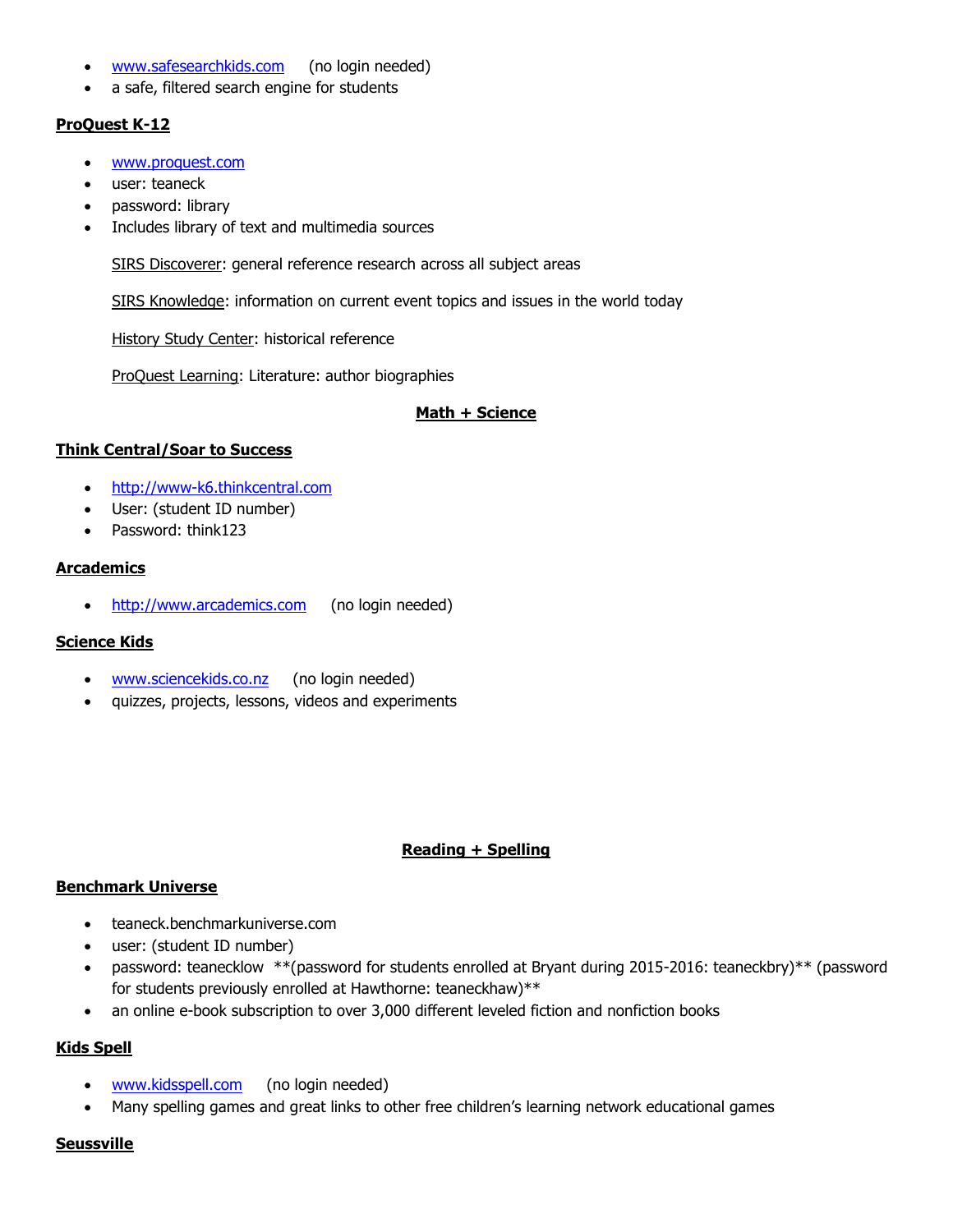- [www.seussville.com](http://www.seussville.com/) (no login needed)
- activities, games and videos based on Dr. Seuss books

#### **Capstone Interactive Library**

- [www.mycapstonelibrary.com](http://www.mycapstonelibrary.com/)
- user name: lowelltps
- password: read
- 50 fiction and nonfiction titles with book summaries and reading levels listed plus related titles

#### **Tumble Books**

- [www.tumblebooklibrary.com](http://www.tumblebooklibrary.com/)
- user name: les
- password: books
- a variety of leveled fiction and nonfiction titles

#### **Online Magazines**

#### **National Geographic For Kids**

[www.kids.nationalgeographic.com](http://www.kids.nationalgeographic.com/)

#### **Time for Kids**

[www.timeforkids.com](http://www.timeforkids.com/)

No login was needed for either online magazine. You are able to do a general search, read articles and use the site without subscription or login.

#### **Educational Games for Developing Phonological Awareness**

#### **Rhyming Words**

<http://pbskids.org/island/preview/gamepreview.html?superwhy-rhymingbingo>

#### **Blending onset and rimes**

<http://pbskids.org/island/preview/gamepreview.html?btl-bowl>

<http://pbskids.org/island/preview/gamepreview.html?btl-wordmorph>

#### **1 st Sound Sounds**

<http://pbskids.org/superwhy/#/game/wonderredconcentration>

#### **Blending Initial, Middle, and Final Sounds**

[www.starfall.com](http://www.starfall.com/)

#### **Segmenting Phonemes**

<http://www.bigbrownbear.co.uk/demo/count.htm>

#### **Changing Onsets**